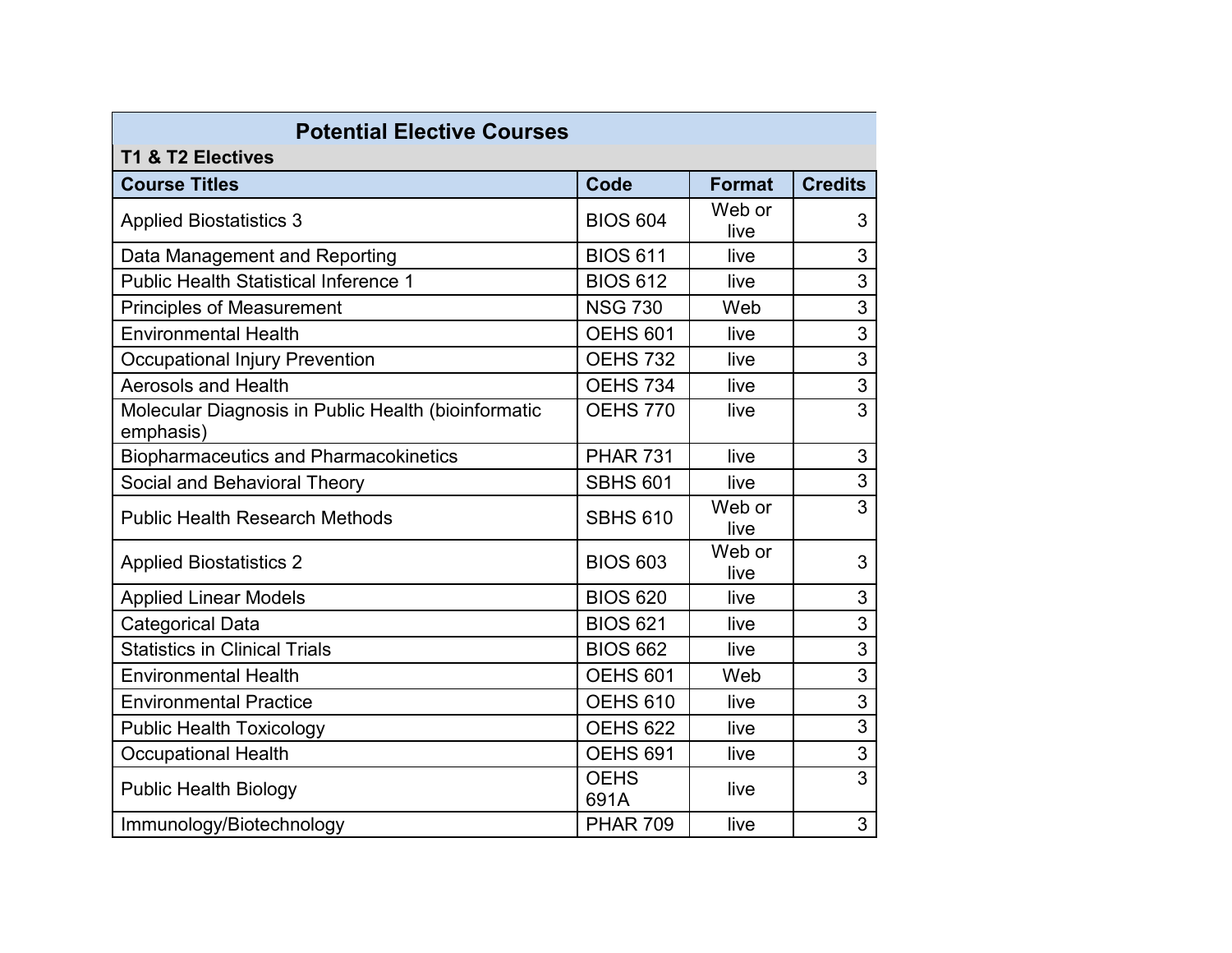| <b>Drug Discovery</b>               | <b>PHAR 779</b> | live |   |
|-------------------------------------|-----------------|------|---|
| <b>Medical Toxicology</b>           | <b>PUBH 766</b> | live | ⌒ |
| Social and Behavioral Theory        | <b>SBHS 601</b> | Web  | ◠ |
| <b>Survey Research Methods</b>      | <b>SBHS 660</b> | Web  |   |
| <b>Qualitative Research Methods</b> | <b>SBHS 712</b> | live | ◠ |
| Drug Discovery and Development      | <b>PHAR 787</b> | live |   |
| <b>Biochemical Pharmacology</b>     | <b>PHAR 814</b> | live |   |

## **T3 & T4 Electives**

| <b>Course Titles</b>                                  | Code            | <b>Format</b> | <b>Credits</b> |
|-------------------------------------------------------|-----------------|---------------|----------------|
| <b>Advanced ---Principles Epidemiology</b>            | <b>EPID 710</b> | live          | 3              |
| Health Economics - Population Health                  | <b>HPML 610</b> | live          | 3              |
| Pharmacoepidemiology                                  | <b>PHAR 785</b> | live          | 3              |
| <b>Public Health Program Evaluation</b>               | <b>SBHS 613</b> | live          | 3              |
| <b>Community-Based Participatory Research Methods</b> | <b>SBHS 614</b> | Web           | 3              |
| <b>Intervention Design</b>                            | <b>SBHS 615</b> | live          | 3              |
| <b>Culture and Health</b>                             | <b>NSG 522</b>  | Web           | 3              |
| <b>Statistics in Clinical Trials</b>                  | <b>BIOS 662</b> | live          | 3              |
| <b>Advanced Epidemiologic Theory</b>                  | <b>EPID 711</b> | live          | 3              |
| <b>Clinical Research Meth/Pract</b>                   | <b>PUBH 662</b> | live          | 3              |
| <b>Community Assessment</b>                           | <b>SBHS 611</b> | live          | 3              |
| <b>Advanced Evaluation of Public Health</b>           | <b>SBHS 710</b> | live          | 3              |
| <b>Translational Cardiovascular Science</b>           | <b>BMS 793</b>  | live          | 3              |
| <b>Prevention Intervention</b>                        | <b>PUBH 621</b> | live          | 3              |
| Quantitative Methods Epidemiology                     | <b>EPID 712</b> | live          | 3              |

## **Policy and Leadership Electives**